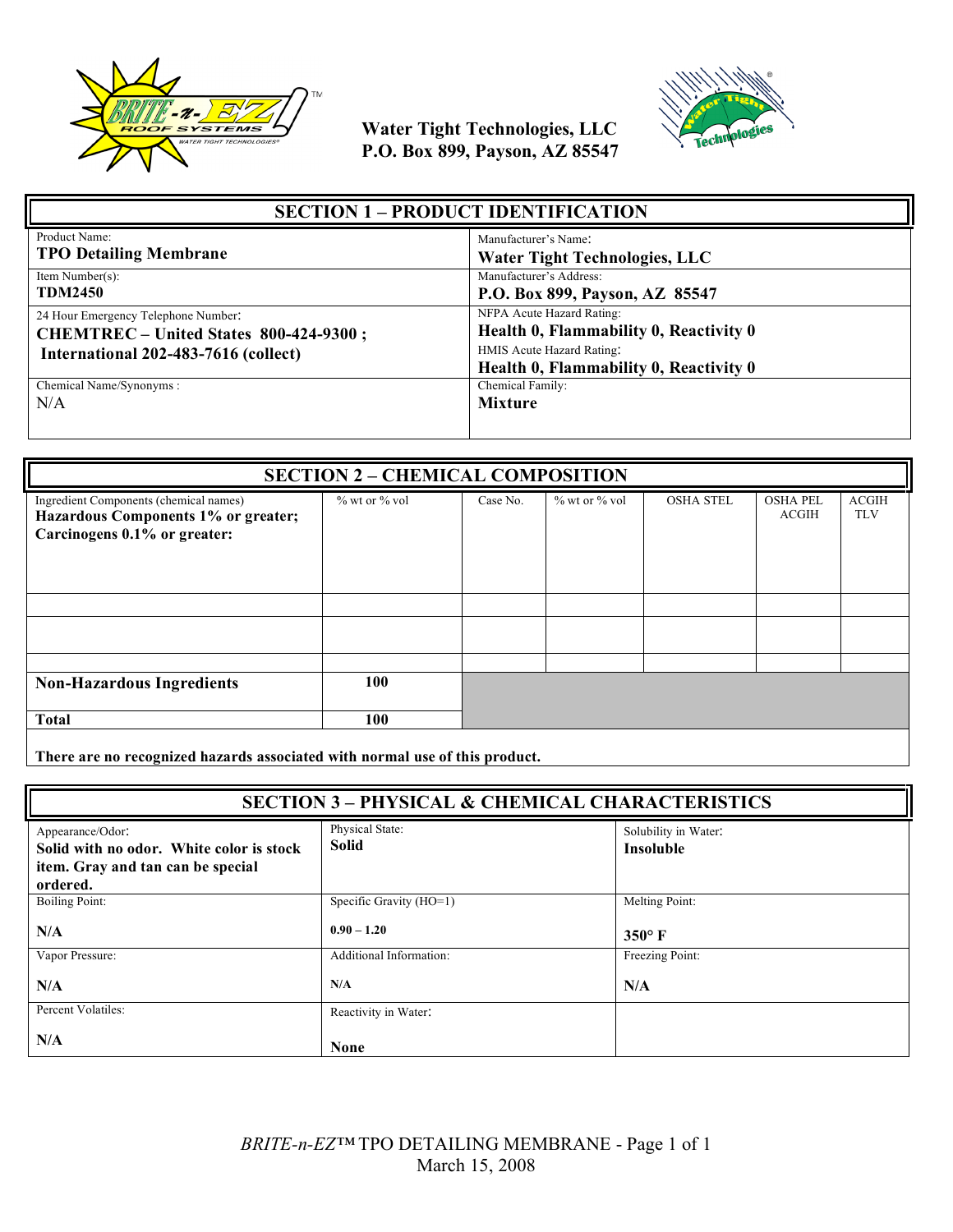



| <b>SECTION 4- FIRE &amp; EXPLOSION HAZARD DATA</b>                                                            |                                                                 |  |
|---------------------------------------------------------------------------------------------------------------|-----------------------------------------------------------------|--|
| Flash Point:                                                                                                  | Flammable Limits (in air):                                      |  |
| N/A                                                                                                           | LEL: N/A UEL: N/A                                               |  |
| Extinguishing Media:                                                                                          | Fire Fighting Procedures:                                       |  |
| Dry chemical, $CO2$                                                                                           | Use self-contained breathing apparatus and protective clothing. |  |
| Hazardous Decomposition Products:<br>Carbon dioxide, methane, propane, aldehydes and other<br>organic vapors. | Special Fire & Explosion Hazards:<br><b>None</b>                |  |
| Method Used:                                                                                                  | Auto-Ignition Temperature:                                      |  |
| N/A                                                                                                           | $600 - 770$ °F                                                  |  |

| <b>SECTION- 5 HEALTH HAZARD DATA</b>                                                                                                                                                                                                                                                                                                                                                                                 |                                                                                      |  |
|----------------------------------------------------------------------------------------------------------------------------------------------------------------------------------------------------------------------------------------------------------------------------------------------------------------------------------------------------------------------------------------------------------------------|--------------------------------------------------------------------------------------|--|
| Permissible Exposure Limit:<br>N/A<br>Effects of Overexposure:<br><b>Not Hazardous</b>                                                                                                                                                                                                                                                                                                                               | Signs and Symptoms of Exposure:<br>N/A                                               |  |
| Acute:<br>N/A<br>Chronic:<br>N/A                                                                                                                                                                                                                                                                                                                                                                                     | Carcinogenicity:<br>IARC, NTP, and OSHA do not list this product as a<br>carcinogen. |  |
| Emergency & First Aid Procedures:<br>Eye Contact:<br>Irrigate with water for 15 minutes. Remove contact lenses, if worn. Consult medical personnel if irritation persists.<br>Skin Contact:<br>Not normally hazardous<br>Inhalation:<br>Not normally hazardous unless at elevated temperatures. Remove to fresh air.<br>Ingestion:<br>Induce vomiting. Consult a Physician<br>Primary Route of Entry:<br><b>None</b> |                                                                                      |  |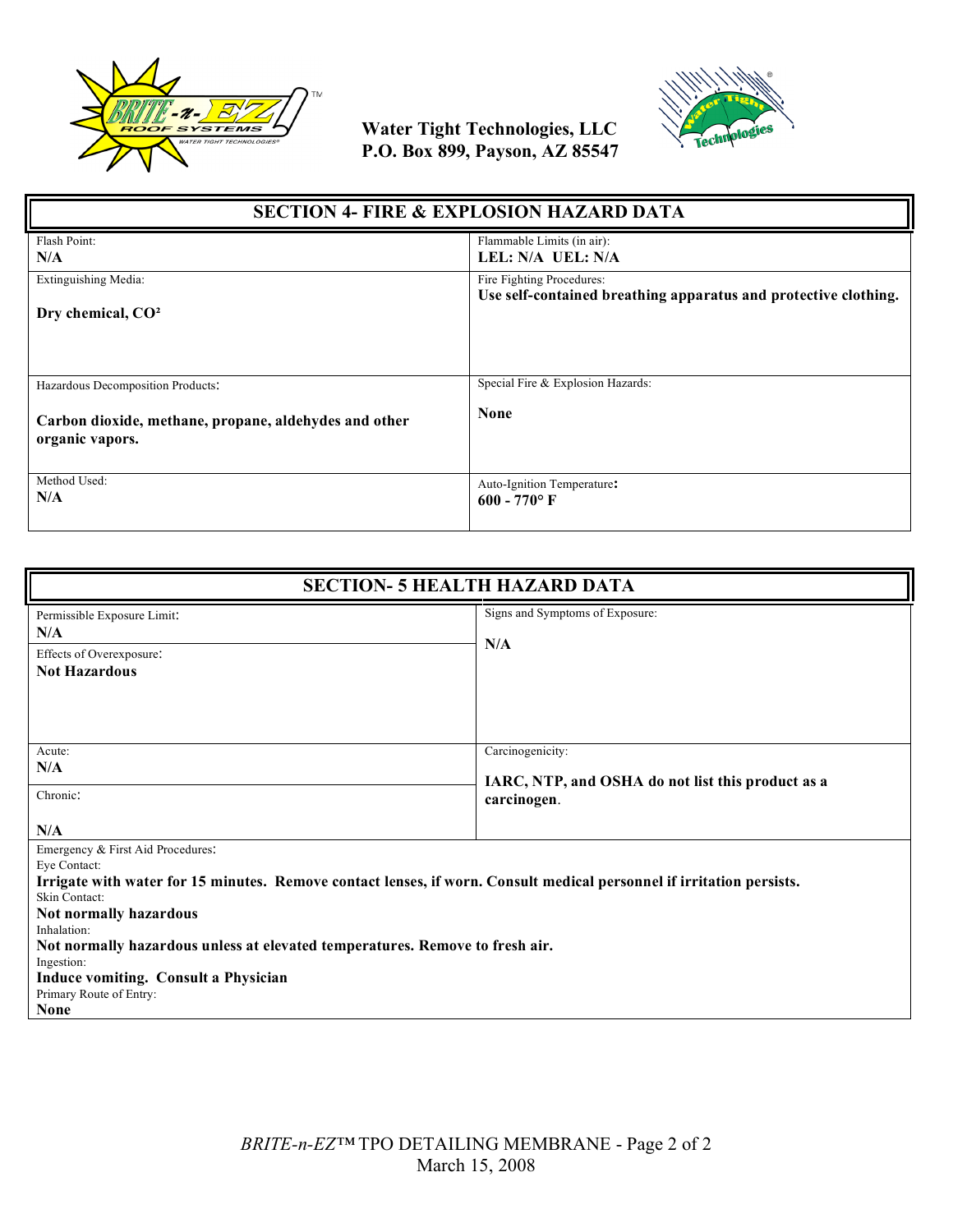



| <b>SECTION 6 – REACTIVITY DATA</b>                                                                            |                           |
|---------------------------------------------------------------------------------------------------------------|---------------------------|
| Stability:                                                                                                    | Incompatibility:          |
| <b>Stable</b>                                                                                                 | None known                |
|                                                                                                               |                           |
| Hazardous Decomposition Products:                                                                             | Hazardous Polymerization: |
| In the event of a partial combustion carbon dioxide, methane,<br>propane, aldehydes and other organic vapors. | Will not occur            |
| Conditions to Avoid:                                                                                          |                           |

**N/A**

### **SECTION 7 - SPILL OR LEAK PROCEDURES**

Steps to be taken in case material is released or spilled: Small spill:

 **N/A**

 Large Spill: **N/A**

Waste Disposal Method:

**Dispose of in accordance with federal, state and local health and pollution laws and regulations in landfill or by incineration.**

| <b>SECTION 8 - SPECIAL PROTECTION</b> |                                                     |  |
|---------------------------------------|-----------------------------------------------------|--|
| Respiratory Protection:               | Eve Protection:                                     |  |
| N/A                                   | Safety glasses with side shields recommended.       |  |
| Protective Gloves:                    | Other Protective Equipment:                         |  |
| <b>Not Required</b>                   | None required under normal installation conditions. |  |
|                                       |                                                     |  |
| Ventilation:                          |                                                     |  |
| No respirator needed.                 |                                                     |  |